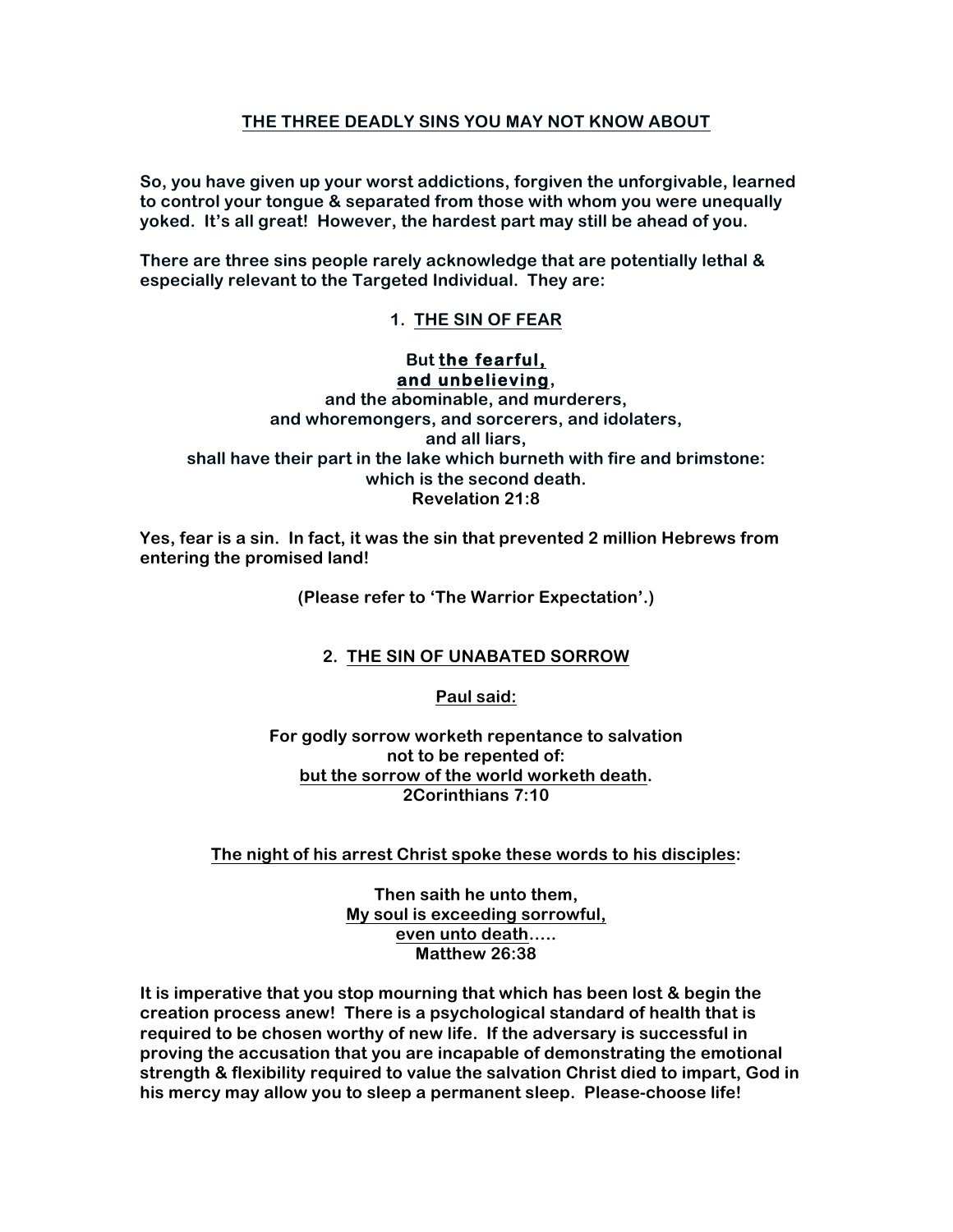### **(Please read, 'Behold, The Kingdom Of God Is Within You!)**

#### **3. THE SIN OF NOT FLEEING DANGER QUICKLY ENOUGH**

#### **What follow is the tragic story of Lot's wife:**

**12 And the men (angels) said unto Lot, Hast thou here any besides? son in law, and thy sons, and thy daughters, and whatsoever thou hast in the city, bring them out of this place: 13 For we will destroy this place, because the cry of them is waxen great before the face of the Lord; and the Lord hath sent us to destroy it. 14 And Lot went out, and spake unto his sons in law, which married his daughters, and said, Up, get you out of this place; for the Lord will destroy this city. But he seemed as one that mocked unto his sons in law. 15 And when the morning arose, then the angels hastened Lot, saying, Arise, take thy wife, and thy two daughters, which are here; lest thou be consumed in the iniquity of the city. 16 And while he lingered, the men laid hold upon his hand, and upon the hand of his wife, and upon the hand of his two daughters; the Lord being merciful unto him: and they brought him forth, and set him without the city. 24 Then the Lord rained upon Sodom and upon Gomorrah brimstone and fire from the Lord out of heaven; 25 And he overthrew those cities, and all the plain, and all the inhabitants of the cities, and that which grew upon the ground. 26 But his wife looked back from behind him, and she became a pillar of salt. Genesis 19:12-16,24-26**

**Lot's poor wife left behind 2 daughters to destruction. Unfortunately, her broken heart could not survive the pain & as a result she failed to do what was necessary to save her own life, at least not within the given time frame.** 

**Hard though it may be, you & I are also limited by merciless time restrictions. Please learn to look straight ahead, place one foot in front of the other & advance**